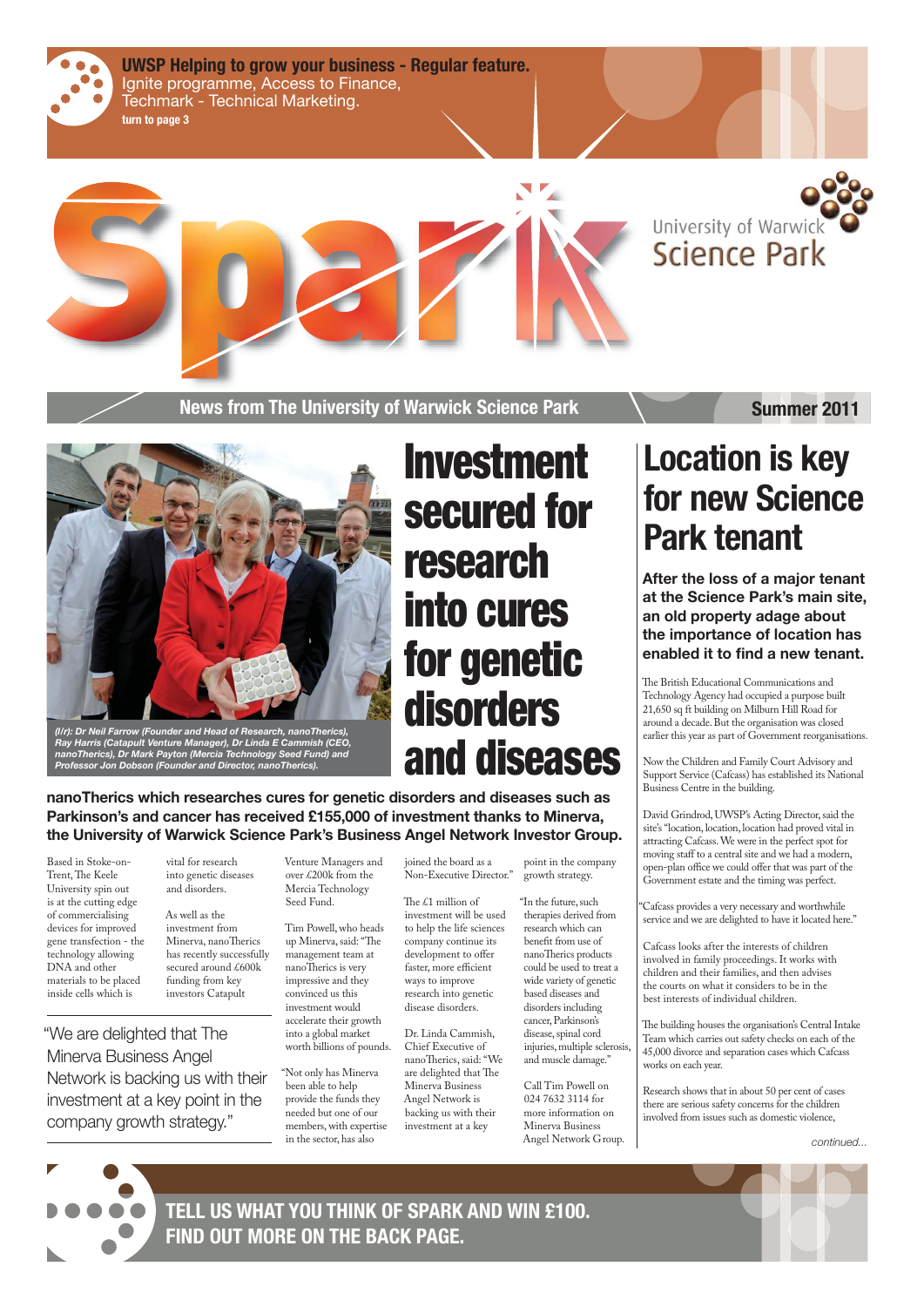#### Spark **News from The University of Warwick Science Park Summer 2011**

substance abuse and neglect so the team's key role is to review cases from across England to assess if children are at risk and to ensure the cases involving them are handled quickly.

David added: "We have a number of strong selling points for companies and organisations of all sorts "That, in addition to our links with the University and the range of business support we can offer, makes us attractive to businesses of all sizes and sectors."

and sizes, but there is no question that the fact we are right in the centre of the country and so well positioned for the transport network, is one of our strongest advantages.

# *continued...*<br>
substance abuse and fact we are right in the "We have a number of strong **Investimate in All news** launch debut product

The Company, which was formed by couple Jane Scrivner and Kevin McWilliams, launched its first product - The Orb – during the prestigious Professional Beauty 2011 exhibition at London's ExCeL.

"We have a number of strong selling points but there is no question that the fact we are right in the centre of the country and so well positioned for the transport network, is one of our strongest advantages."

> The device is a portable, continuous heat chamber for warming skincare products such as waxes, clays and mud and was conceived after Jane

**Things are set to heat up in the health and beauty industry after a new company, Spapliance received £120,000 of investment to help launch its debut product.**

> "There was nothing on the market which could heat these products accurately and safely while maintaining the temperature and I spent a lot of my time reminding therapists to put products back in the hot towel area or into warm water. Kevin designed the product

Based in Stratfordupon-Avon, Spapliance received the investment from the Science Park's Minerva Business Angel Network and Midven the West Midlands specialist venture capital company, investing from the firm's Early Advantage fund.

The Minerva Business Angel Network aims to assist small and medium size businesses with high-growth potential access to the funding they need to fulfil their promise and in the last 12 months the Minerva investor syndicate have completed 7 investments with funding in excess of £2m being raised.

"Aside from funding, the Minerva investors will provide much needed practical business advice and support to assist the Company to fulfil its potential."

# **Leading national figure in enterprise retires**

### **David Rowe, one of the leading national figures in enterprise has retired from his post at the University of Warwick Science Park after 29 years.**

spotted a gap in the market during her work as a health and beauty therapist.

"When dealing with customers you want them to feel as warm and relaxed as possible and so it is important that these skincare products

are at an acceptable temperature when applied," she said.

after I came home one day and demanded a solution to this problem!

"Approaching Minerva was our first attempt at attracting investment," said Jane.

The purpose of the Yard Trial was to test the Genesis Solution in a real world environment that enabled the cables to be laid out in a configuration simulating houses in a street. Having considered security and British weather pressures that an outdoor field trial presented, the Company decided to bring the field trial in doors and Genesis CEO aptly named it a Yard Trial.

Tim Powell, Director of Minerva, said, "Our investors were immediately impressed with a concept that filled an obvious gap in the market and aside from funding, the Minerva investors will provide much needed practical business advice and support to assist the Company to fulfil its potential."

The Yard Trial was conducted in April and May, with the hire of a 100m by 100m warehouse in Essex and a set up that included over 3m of cable to represent 12 houses, Distribution Point (DP) and the Central Office (Exchange). The trial was a great success and Genesis now has a complete end-to-end system working from the home, to the distribution

point, to the central office. Genesis tested a number of scenarios during the trial including: length of cable; type and quality of cable; profile used; and number of nodes in a ring. Considering all these parameters, the results for the worst case scenario have ranged from an average of 260 to 360 Mb/s per node. This is a considerable increase in bandwidth for a system that does not



To find out more visit www.genesistechsys.com.

David was the Director at the Science Park since its inception in 1982 and has played a key role in getting hundreds of new businesses off the ground – particularly those utilising science or new technology.

His work was recognised in 2006 when he was awarded the Queens Award for Enterprise Promotion – Lifetime Achievement. Added to that, he has helped attract new businesses into the region from within the UK and from overseas.

David has taken on the role of Chair of UK Business Incubation (UKBI) but has laid the groundwork for the Science Park's future success.

David Grindrod, Acting Director of the University of Warwick

Science Park, said: "We wish David all the very best. His work has been nothing short of phenomenal and his time here has been full of achievement.

"We must take that work and continue to grow the Science Park and continue to do what we do best to provide space and support for companies with the potential to grow."

"We must take that work and continue to grow the Science Park and continue to do what we do best to provide space and support for companies with the potential

to grow."



## Development milestone achieved with Yard Trial success

**Science Park tenant Genesis - the provider of the ground breaking DSL Rings technology that provides high speed internet bandwidth of up to 400 Mb/s over the existing copper telephony infrastructure, is thrilled to have reached its next development milestone with successful Yard Trial results.** 

need new installation of cable or fibre. Genesis recently opened an office at the University of Warwick Science Park. The innovation hot spot is an ideal location for the new DSL Rings development lab. "The links with the University and rich pool of telecommunications talent will provide Genesis with a knowledgeable

high calibre team of individuals to bring DSL Rings to market." said Ian MacKenzie, Chairman, Genesis UK.

DSL Rings is a proven technical solution that has been demonstrated to multiple telecoms companies.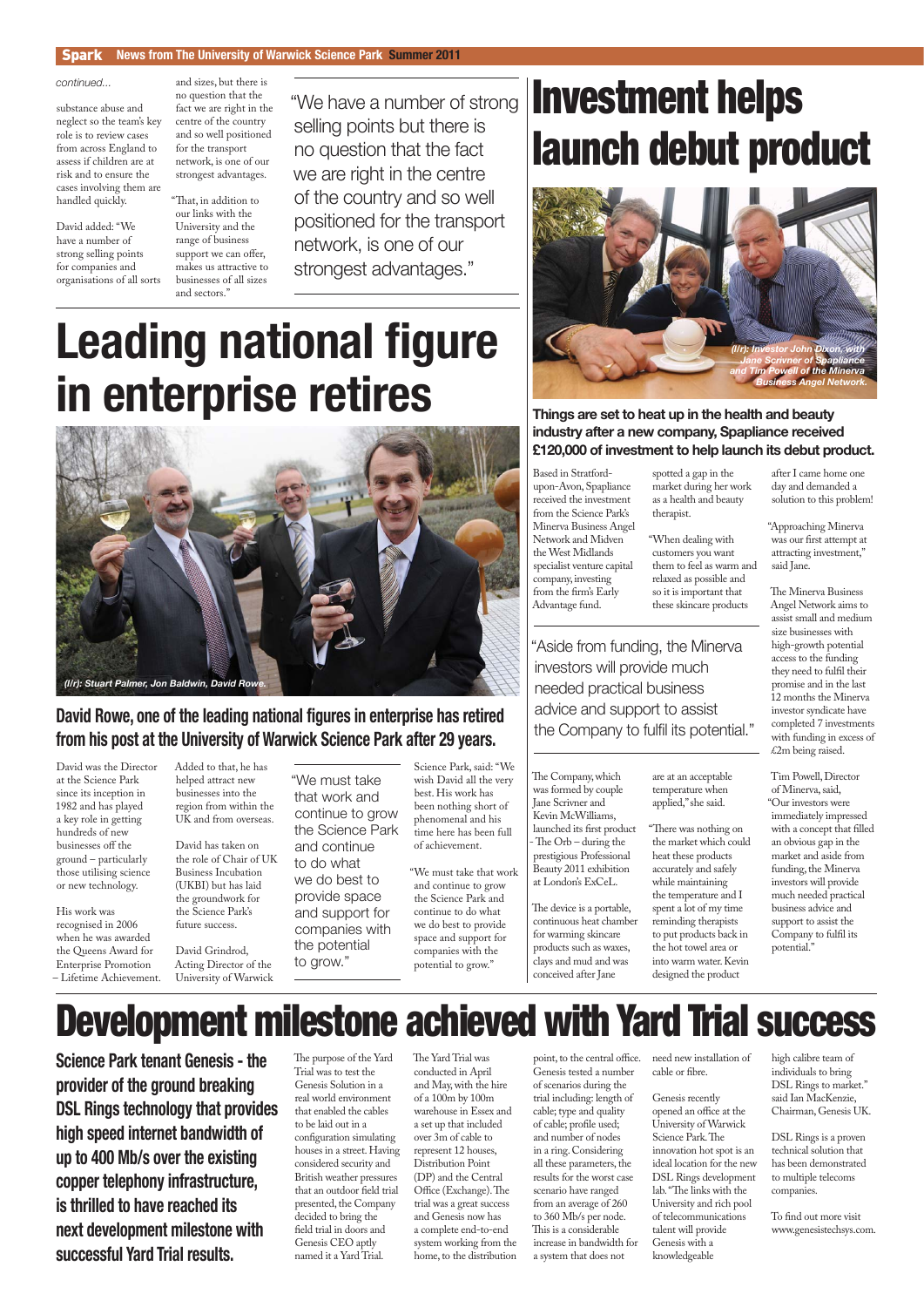**Whist property is the most tangible feature of the University of Warwick Science Park we also offer a range of business support services specifically targeted at the needs of technology and innovation-led businesses. We help SME's in their start-up and early years as well as helping new entrepreneurs get into business.**

#### **Ignite Programme**

*Are you looking to start a new business or grow an existing one?* Ignite is a flexible package of free and grant aided advice and practical help designed to allow start-up and early stage companies to tap into the resources of UWSP and our wealth of know how. We help owners/ managers of innovation-led businesses grow faster and make more money. **Call Tom on 024 7632 3028** or email: tom.blount@uwsp.co.uk

#### **Access to Finance**

*Does your company need capital investment for growth?* Our team actively facilitate investment in high potential businesses from Business Angels, Venture Capital Funds, banks and other sources. So far we have secured over £10m locally with our partners. **Call Tim on 024 7632 3114** or email: capital@uwsp.co.uk

> **Tim Powell** | Access to Finance **Email: tim.powell@uwsp.co.uk** Tel: 024 7632 3114

#### **Techmark - Technical Marketing**

*Do you want to develop markets in the UK and overseas?* We are a small, flexible multilingual team of highly experienced marketeers providing practical answers to critical marketing questions and identifying solutions covering all aspects of creating a growing business. Our advice and help ranges from start up and how to exploit marketing through to strategic planning and managing growth. **Call Bill on 024 7632 3117, Dirk on 024 7632 3120** or

email: techmark@uwsp.co.uk

The agreement will see advanced digital 3D simulation and development tools transform Jaguar Land Rover's Product Development processes. The two companies will work together to jointly develop industry-leading product creation solutions.

**David Grindrod** | Acting Director **Email: david.grindrod@uwsp.co.uk** Tel: 024 7632 3004 **Kathy Hart** | PA

**Email: kathy.hart@uwsp.co.uk** Tel: 024 7632 3003 **Karen Aston**

Warwick Innovation Centre Manager **Email: karen.aston@uwsp.co.uk** Tel: 01926 623000 **Penny Robb** Business Innovation Centre Manager **Email: penny.robb@uwsp.co.uk** Tel: 024 7643 0000

#### **Nigel Shaw**

Blythe Valley Innovation Centre Manager **Email: nigel.shaw@uwsp.co.uk** Tel: 0121 506 9000

**Centre for Factories of the Future (C4FF), based at UWSP's Venture Centre in Sir William Lyons Road, has been part of an expert consortium which has successfully created state-of-the-art demand and forecasting software and could be set to revolutionise its business after developing software known**  as intelliFor which uses artificial intelligence to predict the future.

> **Dirk Schäfer** | Techmark **Email: dirk.schafer@uwsp.co.uk** Tel: 024 7632 3120 **Bill Taylor** | Techmark/Clusters

**Email: bill.taylor@uwsp.co.uk** Tel: 024 7632 3117

**Tom Bount** | Ignite and TBS **Email: tom.blount@uwsp.co.uk** Tel: 024 7632 3028

### **HELPING YOU GROW** 3 **YOUR BUSINESS**

### Contacts:

## **Science Park bids farewell to another familiar face**

A key member of the Science Park team has retired after 20 years'



The project, the brainchild of Dr Martin Ziarati, was one of just a handful to receive the support of the Government-funded Technology Strategy Board and has resulted in software which uses artificial intelligence to combine past data, statistical analysis and web content, such as

Dr Ziarati said: "intelliFor provides decision makers at organisations with a valuable insight into future market conditions and allows them to plan ahead more effectively

> service. Angela Childs joined the Science Park on a part-time basis in 1991 as David Rowe's Secretary. In 1992 she became a full-time member and took on the role of PA and Marketing Executive.

"The software can be applied across a range of industries and can result in time and financial savings as well as providing businesses with a valuable edge over competitors."

> David Grindrod, Acting Director said, "Angela was one of the few original team members still at the Park. She was a great asset and she will be missed by her colleagues. We wish her a long and happy retirement."



Jaguar Land Rover will deploy Dassault Systèmes' V6 solutions for Product Lifecycle Management – the process which drives and controls all vehicle creation processes – to increase operational efficiency and reduce complexity through enhanced innovation and accelerated development capabilities.

Dassault Systèmes was chosen by Jaguar Land Rover as its preferred partner in the PLM field following an 18-month evaluation period. In addition to supplying existing system programmes, development engineers from Dassault Systèmes and Jaguar Land Rover will work together on new processes and solutions that will provide the combination of simplification and specialization required to create new generations of premium vehicles.

# Science Park tenant set to revolutionise its business

**Dassault Systèmes, which operates in the UK from its Science Park base in Coventry, is a world leader in 3D and Product Lifecycle Management (PLM)** 

**solutions, have entered a strategic partnership that formalises future cooperation and collaboration between the two companies.**

news stories, to produce forecasts in relation to future demand for a product or service.

and carry out activity in a much more efficient manner.



*(l/r): Dr Martin Ziarati and Prof Reza Ziarati, from C4FF, with Angela Childs, UWSP.*

"The software can be applied across a range of industries and can result in time and financial savings"

## **Jaguar Land Rover and Dassault Systèmes agree new strategic partnership**